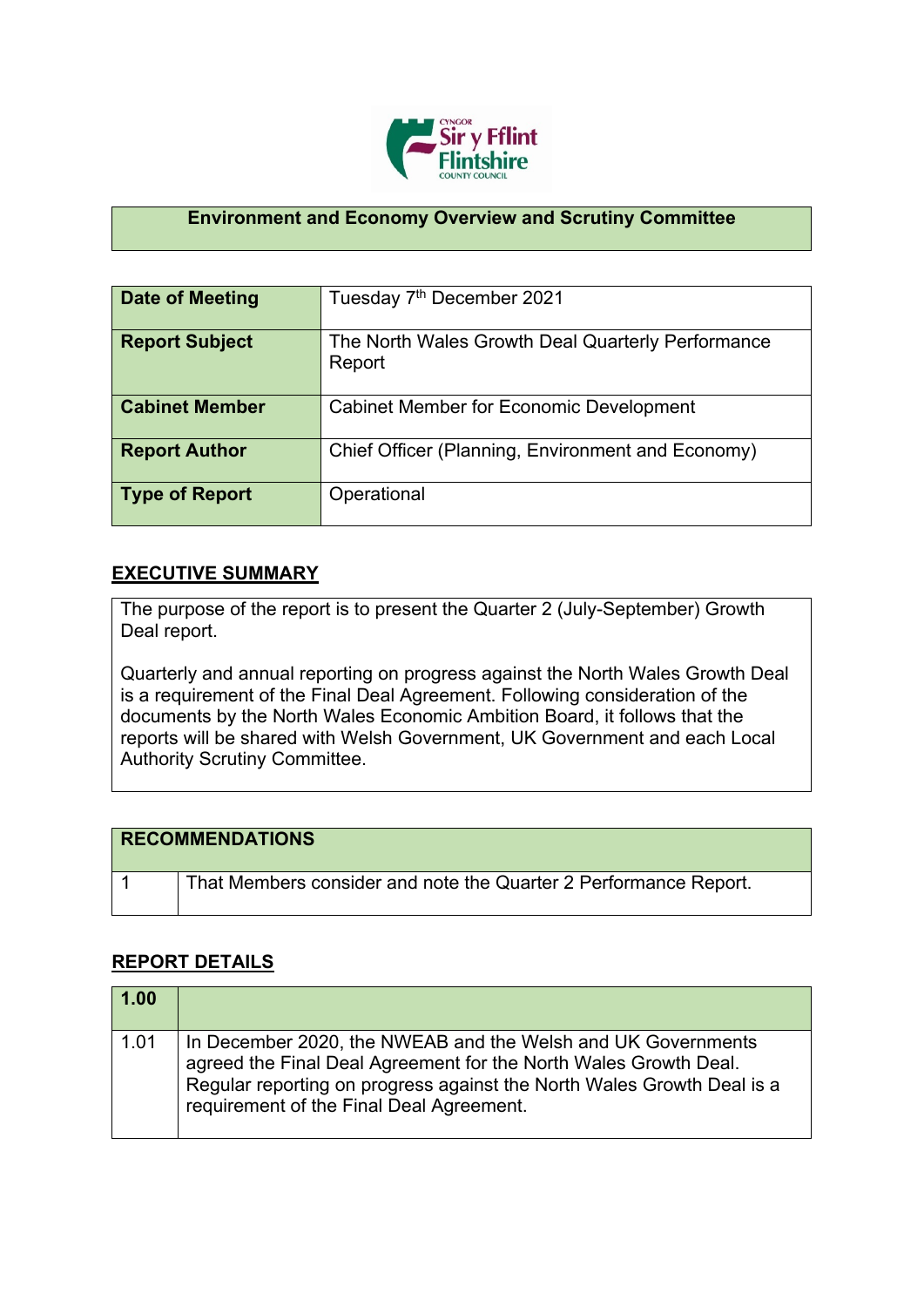| 1.02 | This report includes one appendix:                                                                                                                                                                                                                                                                                                                                                                                                                                                                                                                                                                                                                                                                                                                                                                                                                   |  |
|------|------------------------------------------------------------------------------------------------------------------------------------------------------------------------------------------------------------------------------------------------------------------------------------------------------------------------------------------------------------------------------------------------------------------------------------------------------------------------------------------------------------------------------------------------------------------------------------------------------------------------------------------------------------------------------------------------------------------------------------------------------------------------------------------------------------------------------------------------------|--|
|      | North Wales Growth Deal Quarter 2 Performance Report.<br>П                                                                                                                                                                                                                                                                                                                                                                                                                                                                                                                                                                                                                                                                                                                                                                                           |  |
| 1.03 | North Wales Growth Deal Quarter 2 Performance Report (Appendix 1)<br>The Quarter 2 performance report provides an overview of progress on the<br>Growth Deal programmes and projects.                                                                                                                                                                                                                                                                                                                                                                                                                                                                                                                                                                                                                                                                |  |
| 1.04 | This quarter saw the completion of the second annual Growth Deal<br>assurance review with an Amber-Green rating achieved. This is the<br>second highest delivery confidence rating available and an improvement<br>on the Amber rating received in 2020. The review carried out by an<br>independent review team verifies the progress made over the last 12<br>months, particularly since the signing of the Final Deal Agreement with<br>both Governments in December 2020.                                                                                                                                                                                                                                                                                                                                                                        |  |
| 1.05 | In August, the Board approved two further Outline Business Cases (OBC):<br>the Glynllifon Rural Economy Hub, led by Grŵp Llandrillo Menai, and the<br>Digital Signal Processing Centre led by Bangor University. Both projects<br>have also had their assurance process approved by Welsh Government<br>and will now move to the next phase and submit a Full Business Case<br>(FBC) for consideration once the relevant consenting and procurement<br>activities have been completed.                                                                                                                                                                                                                                                                                                                                                               |  |
| 1.06 | This quarter also saw the completion of the first annual update of the<br>Portfolio Business Case, a requirement of our Final Deal Agreement with<br>Welsh and UK Governments. The updated business case was presented<br>to the Board in September and approved for submission to Government.                                                                                                                                                                                                                                                                                                                                                                                                                                                                                                                                                       |  |
| 1.07 | The majority of programmes and projects are currently reporting as Amber<br>due to delays in the business case development process. A revised<br>timetable has been submitted to both Governments as part of the 2021<br>Portfolio Business Case update.                                                                                                                                                                                                                                                                                                                                                                                                                                                                                                                                                                                             |  |
| 1.08 | Eight projects are currently reporting as Red due to either risks to the<br>project scope, or significant delays to project timescales:                                                                                                                                                                                                                                                                                                                                                                                                                                                                                                                                                                                                                                                                                                              |  |
|      | Full Fibre at Key Sites and Connected Campuses (Digital<br>п<br>Programme) – The business case development timetable has been<br>pushed back to allow programme capacity to focus on initial two<br>Portfolio Management Office projects.<br>Morlais – due to key risks and issues associated with State Aid and<br>٠<br>funding constraints, consenting and Government revenue support<br>mechanisms.<br>Low Carbon Energy Centre of Excellence – project under review due<br>٠<br>to change request for capital and revenue projections.<br>Key Strategic Site, Bodelwyddan (Land and Property Programme) -<br>٠<br>outline planning consent on the site has lapsed and the project will<br>need to be reviewed when the new planning policy for the site is<br>established.<br>Holyhead Gateway (Land and Property Programme) – scope of the<br>п |  |
|      | project under review due to concerns about the cost of the project<br>and the commercial case.                                                                                                                                                                                                                                                                                                                                                                                                                                                                                                                                                                                                                                                                                                                                                       |  |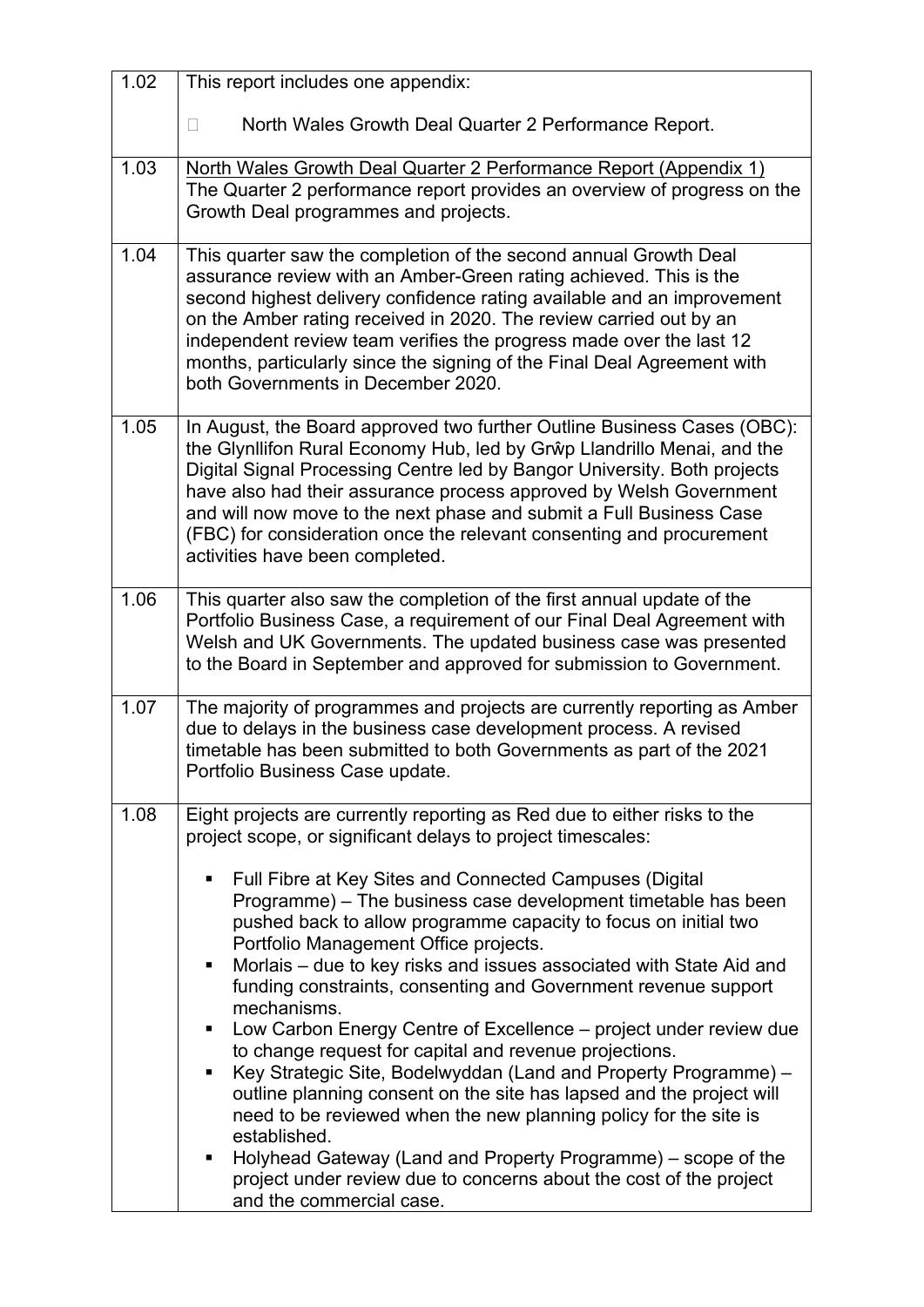|      | Enterprise Engineering and Optics Centre – project under review due<br>$\blacksquare$<br>to change request for capital and revenue projections.<br>Centre for Environmental Biotechnology - project under review due to<br>$\blacksquare$<br>change request for capital and revenue projections.                                                                                                                                      |
|------|---------------------------------------------------------------------------------------------------------------------------------------------------------------------------------------------------------------------------------------------------------------------------------------------------------------------------------------------------------------------------------------------------------------------------------------|
| 1.09 | A number of procurement activities have been completed to support the<br>work of the team. FarrPoint have been appointed to support the<br>development of business cases for the Last Few % and Connected<br>Corridors projects within the Digital Programme. Arup have also been<br>appointed to support the development of a methodology to help projects<br>deliver on the Board's commitments to climate change and biodiversity. |
| 1.10 | The Portfolio Risk Register is updated on a regular basis by the Portfolio<br>Management Office and reviewed by the Portfolio Board (Executive<br>Officers Group) and the North Wales Economic Ambition Board on a<br>quarterly basis.                                                                                                                                                                                                |
| 1.11 | At this stage, no project Full Business Cases have been approved,<br>therefore the only expenditure to date relates to the drawdown against the<br>1.5% allocation for Portfolio Management Office costs.                                                                                                                                                                                                                             |

| 2.00 | <b>RESOURCE IMPLICATIONS</b>                                                                                                                                                                                                                                                                                                                                                       |
|------|------------------------------------------------------------------------------------------------------------------------------------------------------------------------------------------------------------------------------------------------------------------------------------------------------------------------------------------------------------------------------------|
| 2.01 | There are no direct financial implications arising from the report.                                                                                                                                                                                                                                                                                                                |
|      | The quarterly performance report provides an overview of the expected<br>capital expenditure profile of Growth Deal funding. At this stage, no<br>project business cases have been approved and therefore there is no<br>expenditure to report on. Future iterations of the report will include<br>reporting on financial expenditure following project business case<br>approval. |

| 3.00               | <b>IMPACT ASSESSMENT AND RISK MANAGEMENT</b> |
|--------------------|----------------------------------------------|
| $\vert 3.01 \vert$ | None.                                        |

| 4.00         | <b>CONSULTATIONS REQUIRED/CARRIED OUT</b> |
|--------------|-------------------------------------------|
| $\vert$ 4.01 | None.                                     |

| 5.00 | <b>APPENDICES</b>                                                   |
|------|---------------------------------------------------------------------|
| 5.01 | Appendix 1 - North Wales Growth Deal – Quarter 2 Performance Report |